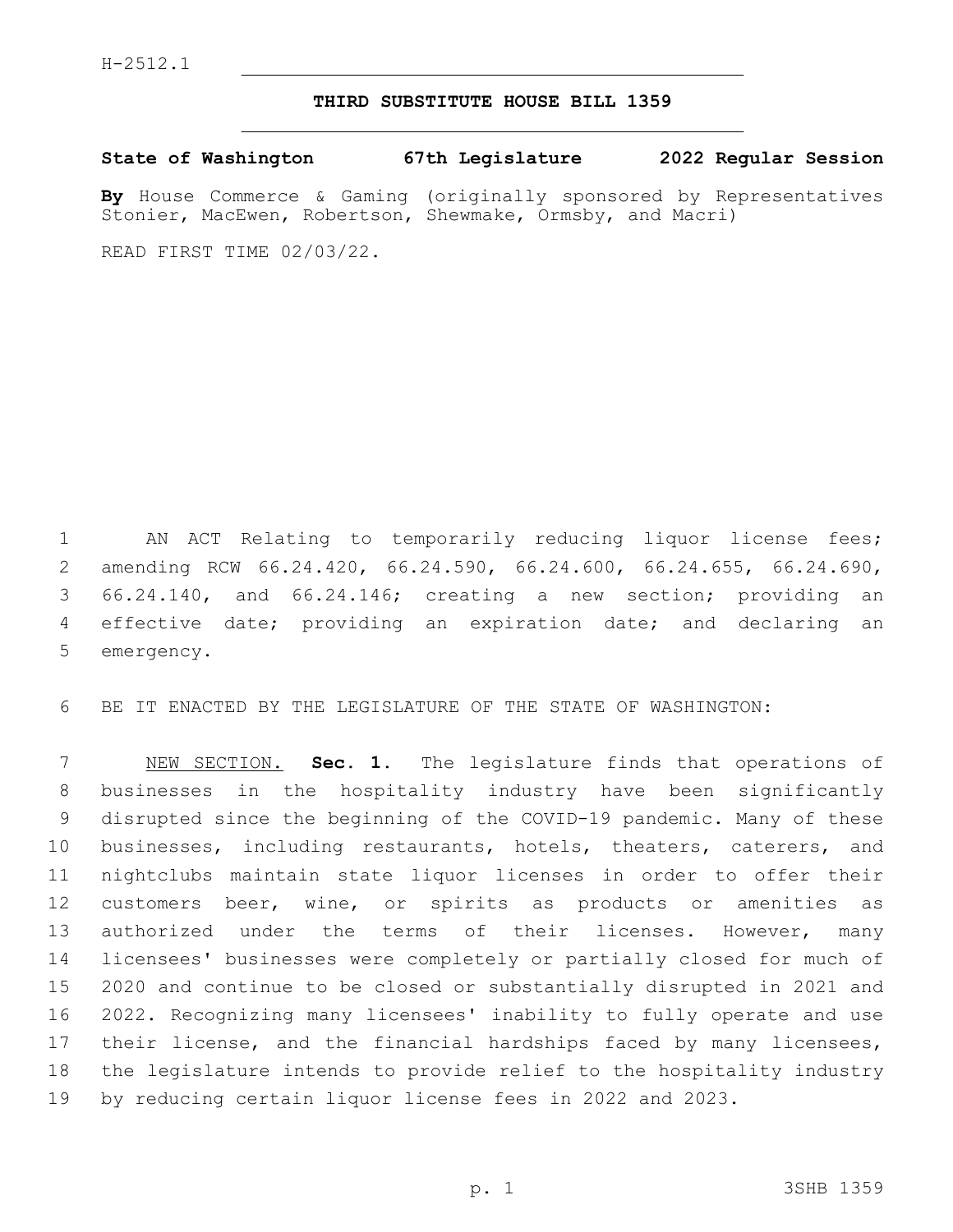**Sec. 2.** RCW 66.24.420 and 2021 c 6 s 9 are each amended to read 2 as follows: (1) The spirits, beer, and wine restaurant license shall be issued in accordance with the following schedule of annual fees: (a) The annual fee for a spirits, beer, and wine restaurant license shall be graduated according to the dedicated dining area and 7 type of service provided as follows: Less than 50% dedicated dining area  $((\$2,000))$ \$1,000 50% or more dedicated dining area  $((\$1,600))$ \$800 Service bar only  $((\$1,000))$ \$500

 (b) The annual fee for the license when issued to any other spirits, beer, and wine restaurant licensee outside of incorporated cities and towns shall be prorated according to the calendar quarters, or portion thereof, during which the licensee is open for business, except in case of suspension or revocation of the license.

 (c) Where the license shall be issued to any corporation, association or person operating a bona fide restaurant in an airport terminal facility providing service to transient passengers with more than one place where liquor is to be dispensed and sold, such license shall be issued upon the payment of the annual fee, which shall be a master license and shall permit such sale within and from one such place. Such license may be extended to additional places on the premises at the discretion of the board and a duplicate license may be issued for each such additional place. The holder of a master license for a restaurant in an airport terminal facility must maintain in a substantial manner at least one place on the premises for preparing, cooking, and serving of complete meals, and such food service shall be available on request in other licensed places on the premises. An additional license fee of twenty-five percent of the annual master license fee shall be required for such duplicate 34 licenses.

 (d) Where the license shall be issued to any corporation, association, or person operating dining places at a publicly or privately owned civic or convention center with facilities for sports, entertainment, or conventions, or a combination thereof, with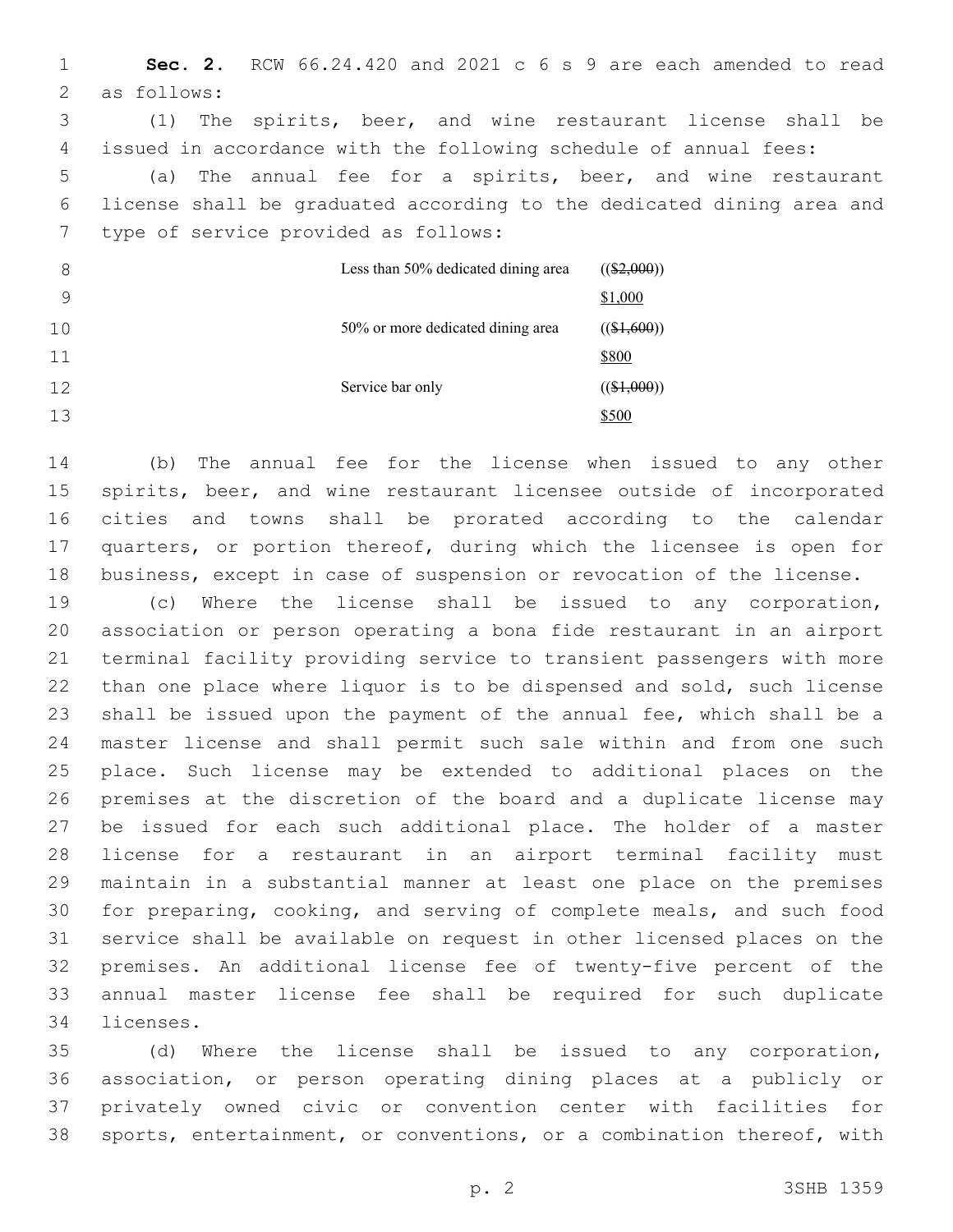more than one place where liquor is to be dispensed and sold, such license shall be issued upon the payment of the annual fee, which shall be a master license and shall permit such sale within and from one such place. Such license may be extended to additional places on the premises at the discretion of the board and a duplicate license may be issued for each such additional place. The holder of a master license for a dining place at such a publicly or privately owned civic or convention center must maintain in a substantial manner at least one place on the premises for preparing, cooking, and serving of complete meals, and food service shall be available on request in other licensed places on the premises. An additional license fee of ten dollars shall be required for such duplicate licenses.

 (e) The annual fees in this subsection (1) are waived during the 12-month period beginning with the second calendar month after 15 February 28, 2021, for:

 (i) Licenses that expire during the 12-month waiver period under 17 this subsection (1) (e); and

 (ii) Licenses issued to persons previously licensed under this section at any time during the 12-month period prior to the 12-month 20 waiver period under this subsection (1)(e).

 (f) The waivers in (e) of this subsection do not apply to any 22 licensee that:

 (i) Had their license suspended by the board for health and safety violations of state COVID-19 guidelines; or

 (ii) Received an order of immediate restraint or citation from the department of labor and industries for allowing an employee to perform work where business activity was prohibited in violation of an emergency proclamation of the governor under RCW 43.06.220.

 (g) Upon request of the department of revenue, the board and the department of labor and industries must both provide a list of persons that they have determined to be ineligible for a fee waiver under (e) of this subsection for the reasons described in (f) of this subsection. Unless otherwise agreed, any list must be received by the department of revenue no later than 15 calendar days after the 35 request is made.

 (2) The board, so far as in its judgment is reasonably possible, shall confine spirits, beer, and wine restaurant licenses to the business districts of cities and towns and other communities, and not grant such licenses in residential districts, nor within the immediate vicinity of schools, without being limited in the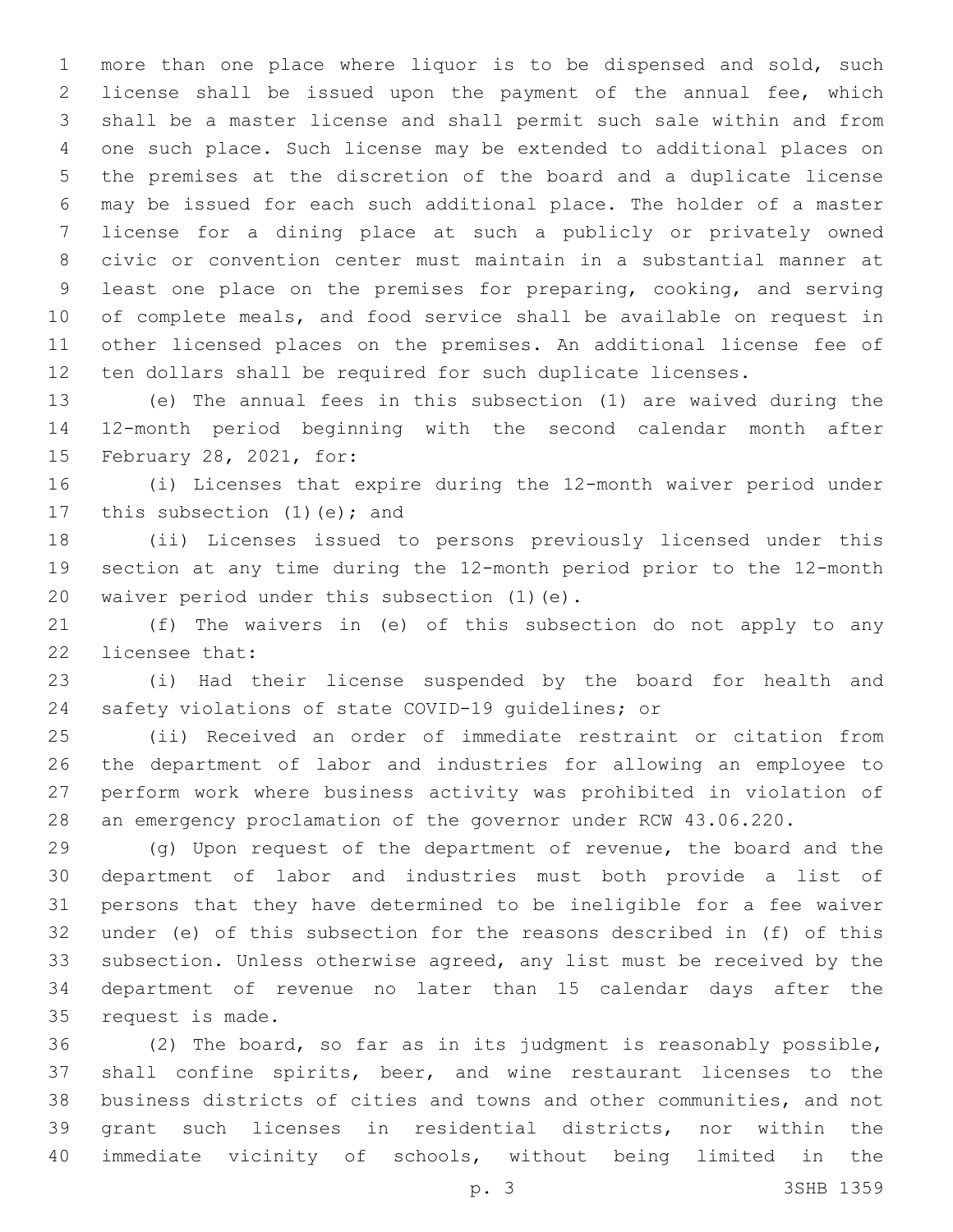administration of this subsection to any specific distance 2 requirements.

 (3) The board shall have discretion to issue spirits, beer, and wine restaurant licenses outside of cities and towns in the state of Washington. The purpose of this subsection is to enable the board, in its discretion, to license in areas outside of cities and towns and other communities, establishments which are operated and maintained primarily for the benefit of tourists, vacationers and travelers, and also golf and country clubs, and common carriers operating dining, 10 club and buffet cars, or boats.

 (4) The combined total number of spirits, beer, and wine nightclub licenses, and spirits, beer, and wine restaurant licenses issued in the state of Washington by the board, not including spirits, beer, and wine private club licenses, shall not in the aggregate at any time exceed one license for each one thousand two hundred of population in the state, determined according to the yearly population determination developed by the office of financial 18 management pursuant to RCW 43.62.030.

 (5) Notwithstanding the provisions of subsection (4) of this section, the board shall refuse a spirits, beer, and wine restaurant license to any applicant if in the opinion of the board the spirits, beer, and wine restaurant licenses already granted for the particular locality are adequate for the reasonable needs of the community.

 (6)(a) The board may issue a caterer's endorsement to this license to allow the licensee to remove the liquor stocks at the licensed premises, for use as liquor for sale and service at event locations at a specified date and, except as provided in subsection (7) of this section, place not currently licensed by the board. If the event is open to the public, it must be sponsored by a society or organization as defined by RCW 66.24.375. If attendance at the event is limited to members or invited guests of the sponsoring individual, society, or organization, the requirement that the sponsor must be a society or organization as defined by RCW 66.24.375 is waived. Cost of the endorsement is three hundred fifty dollars.

 (b) The holder of this license with a catering endorsement shall, if requested by the board, notify the board or its designee of the date, time, place, and location of any catered event. Upon request, the licensee shall provide to the board all necessary or requested information concerning the society or organization that will be holding the function at which the endorsed license will be utilized.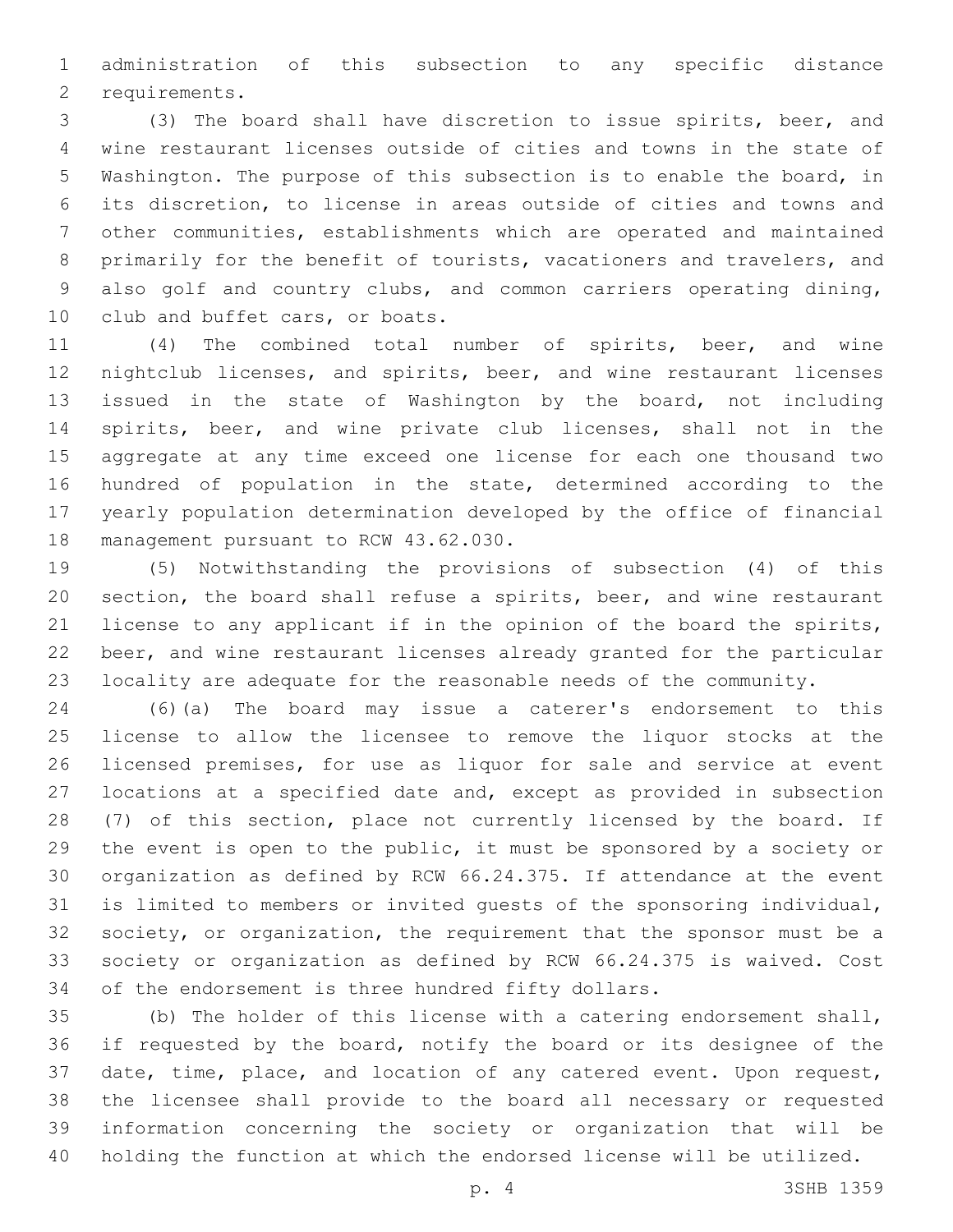(c) The holder of this license with a caterer's endorsement may, under conditions established by the board, store liquor on the premises of another not licensed by the board so long as there is a written agreement between the licensee and the other party to provide for ongoing catering services, the agreement contains no exclusivity clauses regarding the alcoholic beverages to be served, and the 7 agreement is filed with the board.

 (d) The holder of this license with a caterer's endorsement may, under conditions established by the board, store liquor on other premises operated by the licensee so long as the other premises are owned or controlled by a leasehold interest by that licensee. A duplicate license may be issued for each additional premises. A license fee of twenty dollars shall be required for such duplicate 14 licenses.

 (7) Licensees under this section that hold a caterer's endorsement are allowed to use this endorsement on a domestic winery premises or on the premises of a passenger vessel and may store liquor at such premises under conditions established by the board 19 under the following conditions:

 (a) Agreements between the domestic winery or passenger vessel, as the case may be, and the retail licensee shall be in writing, contain no exclusivity clauses regarding the alcoholic beverages to 23 be served, and be filed with the board; and

 (b) The domestic winery or passenger vessel, as the case may be, and the retail licensee shall be separately contracted and compensated by the persons sponsoring the event for their respective 27 services.

 **Sec. 3.** RCW 66.24.590 and 2021 c 6 s 14 are each amended to read 29 as follows:

 (1) There is a retailer's license to be designated as a hotel license. No license may be issued to a hotel offering rooms to its guests on an hourly basis. Food service provided for room service, banquets or conferences, or restaurant operation under this license must meet the requirements of rules adopted by the board.

(2) The hotel license authorizes the licensee to:

 (a) Sell spirituous liquor, beer, and wine, by the individual glass, at retail, for consumption on the premises, including mixed drinks and cocktails compounded and mixed on the premises;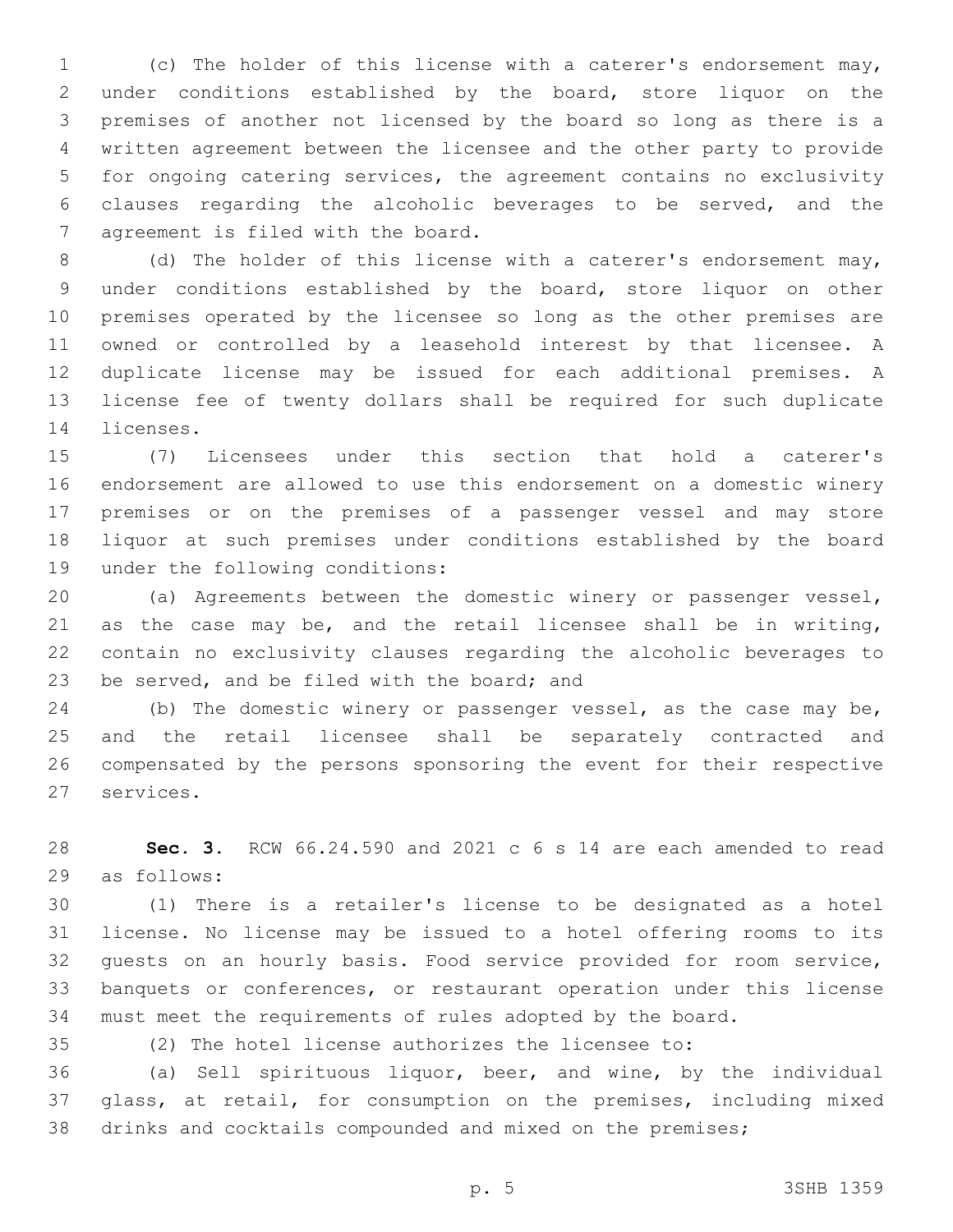(b) Sell, at retail, from locked honor bars, in individual units, spirits not to exceed fifty milliliters, beer in individual units not to exceed twelve ounces, and wine in individual bottles not to exceed three hundred eighty-five milliliters, to registered guests of the hotel for consumption in guest rooms. The licensee must require proof of age from the guest renting a guest room and requesting the use of an honor bar. The guest must also execute an affidavit verifying that no one under twenty-one years of age will have access to the spirits, 9 beer, and wine in the honor bar;

 (c) Provide without additional charge, to overnight guests, spirits, beer, and wine by the individual serving for on-premises consumption at a specified regular date, time, and place as may be fixed by the board. Self-service by attendees is prohibited;

 (d) Sell beer, including strong beer, wine, or spirits, in the manufacturer's sealed container or by the individual drink to guests through room service, or through service to occupants of private residential units which are part of the buildings or complex of 18 buildings that include the hotel;

 (e) Sell beer, including strong beer, spirits, or wine, in the manufacturer's sealed container at retail sales locations within the 21 hotel premises;

 (f) Sell beer to a purchaser in a sanitary container brought to the premises by the purchaser or furnished by the licensee and filled at the tap in the restaurant area by the licensee at the time of 25 sale;

 (g) Sell for on or off-premises consumption, including through room service and service to occupants of private residential units managed by the hotel, wine carrying a label exclusive to the hotel 29 license holder;

 (h) Place in guest rooms at check-in, a complimentary bottle of liquor in a manufacturer-sealed container, and make a reference to 32 this service in promotional material.

 (3) If all or any facilities for alcoholic beverage service and the preparation, cooking, and serving of food are operated under contract or joint venture agreement, the operator may hold a license separate from the license held by the operator of the hotel. Food and beverage inventory used in separate licensed operations at the hotel may not be shared and must be separately owned and stored by the 39 separate licensees.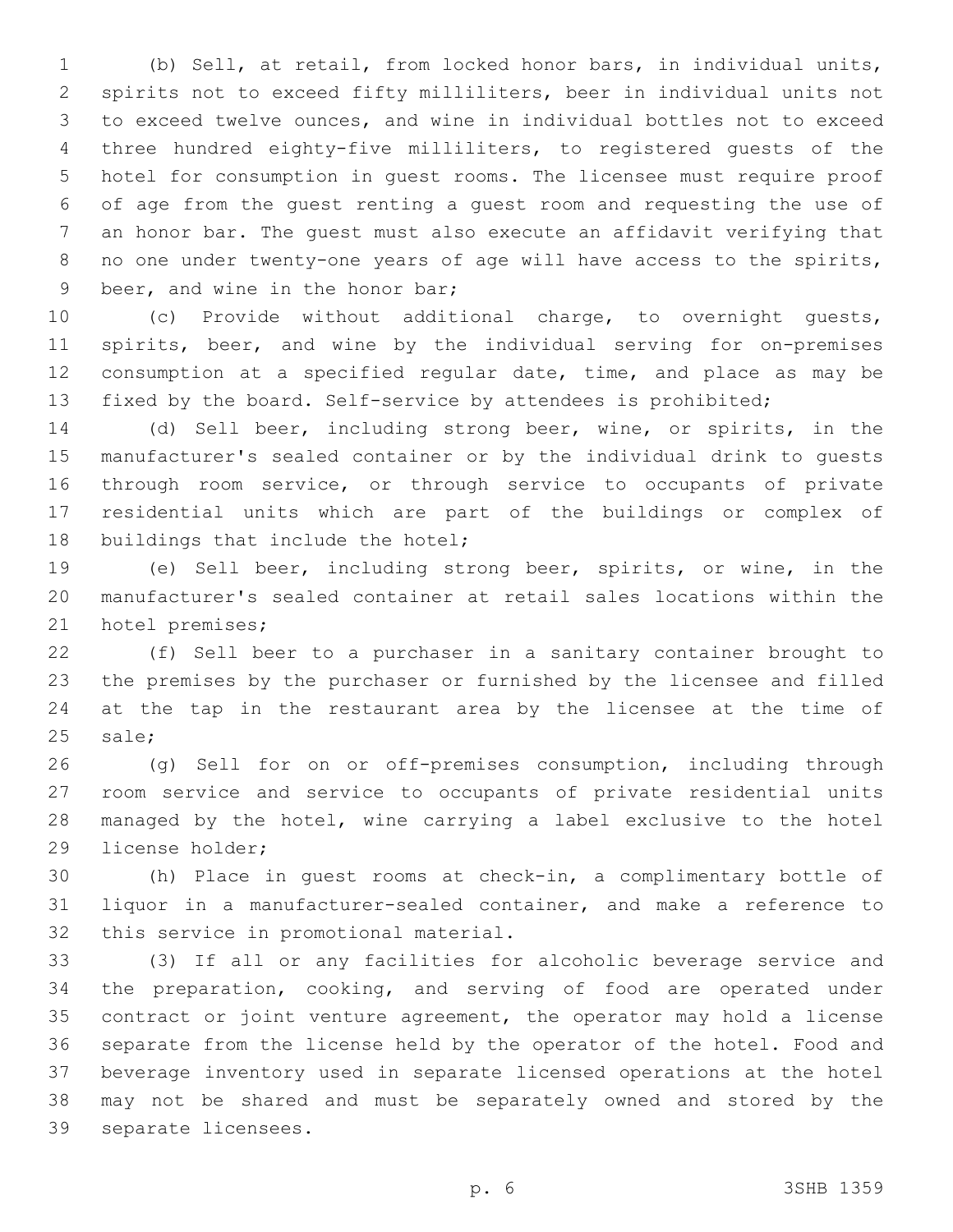(4) All spirits to be sold under this license must be purchased from a spirits retailer or spirits distributor licensee of the board.

 (5) All on-premises alcoholic beverage service must be done by an alcohol server as defined in RCW 66.20.300 and must comply with RCW 5 66.20.310.

 (6)(a) The hotel license allows the licensee to remove from the liquor stocks at the licensed premises, liquor for sale and service at event locations at a specified date and place not currently licensed by the board. If the event is open to the public, it must be sponsored by a society or organization as defined by RCW 66.24.375. If attendance at the event is limited to members or invited guests of the sponsoring individual, society, or organization, the requirement that the sponsor must be a society or organization as defined by RCW 66.24.375 is waived.14

 (b) The holder of this license must, if requested by the board, notify the board or its designee of the date, time, place, and location of any event. Upon request, the licensee must provide to the board all necessary or requested information concerning the society or organization that will be holding the function at which the 20 endorsed license will be utilized.

 (c) Licensees may cater events on a domestic winery, brewery, or 22 distillery premises.

 (7) The holder of this license or its manager may furnish spirits, beer, or wine to the licensee's employees who are twenty-one years of age or older free of charge as may be required for use in connection with instruction on spirits, beer, and wine. The instruction may include the history, nature, values, and 28 characteristics of spirits, beer, or wine, the use of wine lists, and the methods of presenting, serving, storing, and handling spirits, beer, or wine. The licensee must use the liquor it obtains under its license for the sampling as part of the instruction. The instruction 32 must be given on the premises of the licensee.

 (8) Minors may be allowed in all areas of the hotel where liquor may be consumed; however, the consumption must be incidental to the primary use of the area. These areas include, but are not limited to, tennis courts, hotel lobbies, and swimming pool areas. If an area is not a mixed use area, and is primarily used for alcohol service, the area must be designated and restricted to access by persons of lawful 39 age to purchase liquor.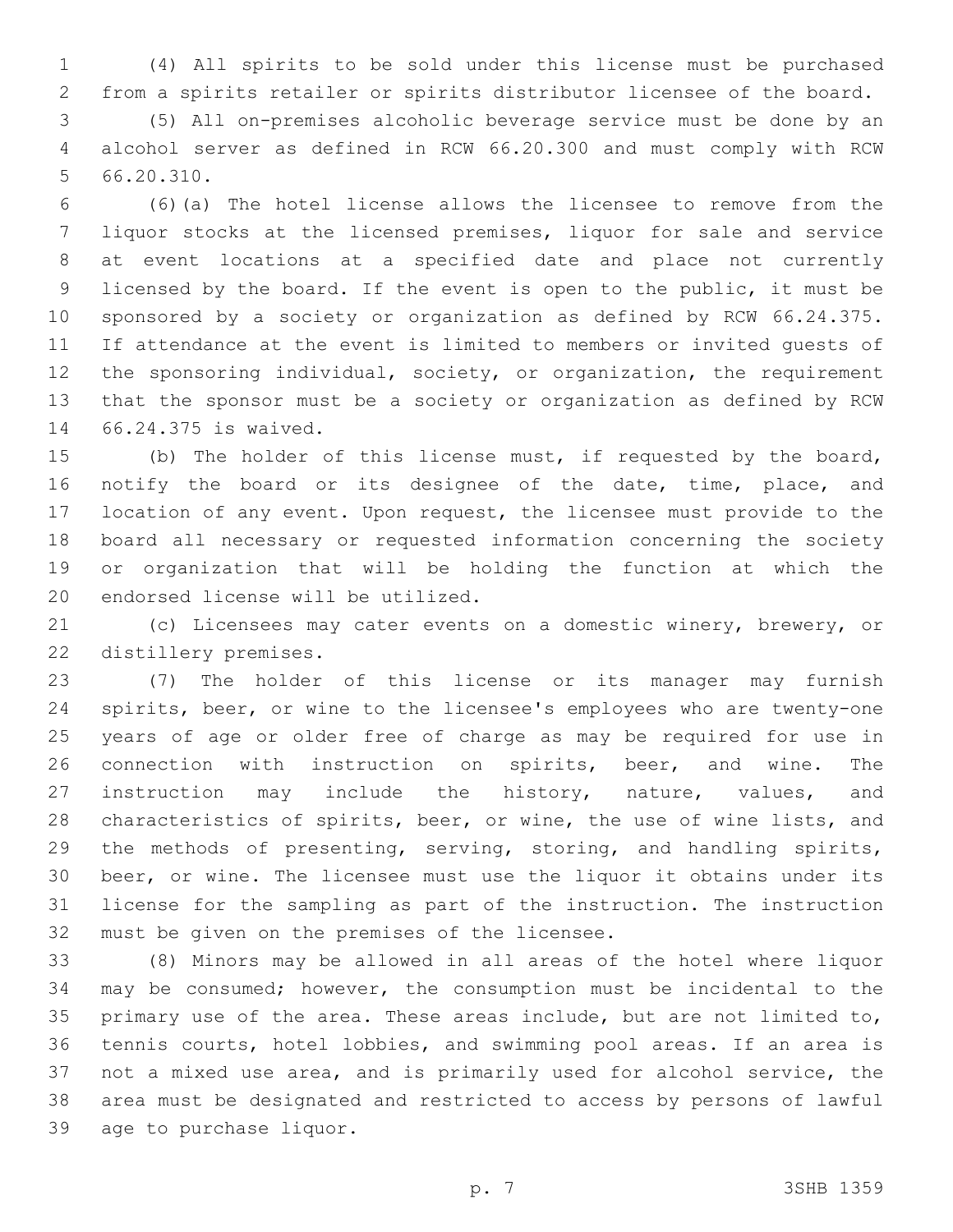1 (9)(a) The annual fee for this license is ((two thousand 2  $d$ ollars)  $$1,000$ .

 (b) The annual fee in (a) of this subsection is waived during the 12-month period beginning with the second calendar month after 5 February 28, 2021, for:

 (i) Licenses that expire during the 12-month waiver period under 7 this subsection  $(9)(b)$ ; and

 (ii) Licenses issued to persons previously licensed under this section at any time during the 12-month period prior to the 12-month 10 waiver period under this subsection (9)(b).

 (c) The waiver in (b) of this subsection does not apply to any 12 licensee that:

 (i) Had their license suspended by the board for health and safety violations of state COVID-19 guidelines; or

 (ii) Received an order of immediate restraint or citation from the department of labor and industries for allowing an employee to perform work where business activity was prohibited in violation of an emergency proclamation of the governor under RCW 43.06.220.

 (d) Upon request of the department of revenue, the board and the department of labor and industries must both provide a list of persons that they have determined to be ineligible for a fee waiver under (b) of this subsection for the reasons described in (c) of this subsection. Unless otherwise agreed, any list must be received by the department of revenue no later than 15 calendar days after the 25 request is made.

 (10) As used in this section, "hotel," "spirits," "beer," and "wine" have the meanings defined in RCW 66.24.410 and 66.04.010.

 **Sec. 4.** RCW 66.24.600 and 2021 c 6 s 15 are each amended to read 29 as follows:

 (1) There shall be a spirits, beer, and wine nightclub license to sell spirituous liquor by the drink, beer, and wine at retail, for 32 consumption on the licensed premises.

 (2) The license may be issued only to a person whose business includes the sale and service of alcohol to the person's customers, has food sales and service incidental to the sale and service of alcohol, and has primary business hours between 9:00 p.m. and 2:00 37 a.m.

 (3) Minors may be allowed on the licensed premises but only in 39 areas where alcohol is not served or consumed.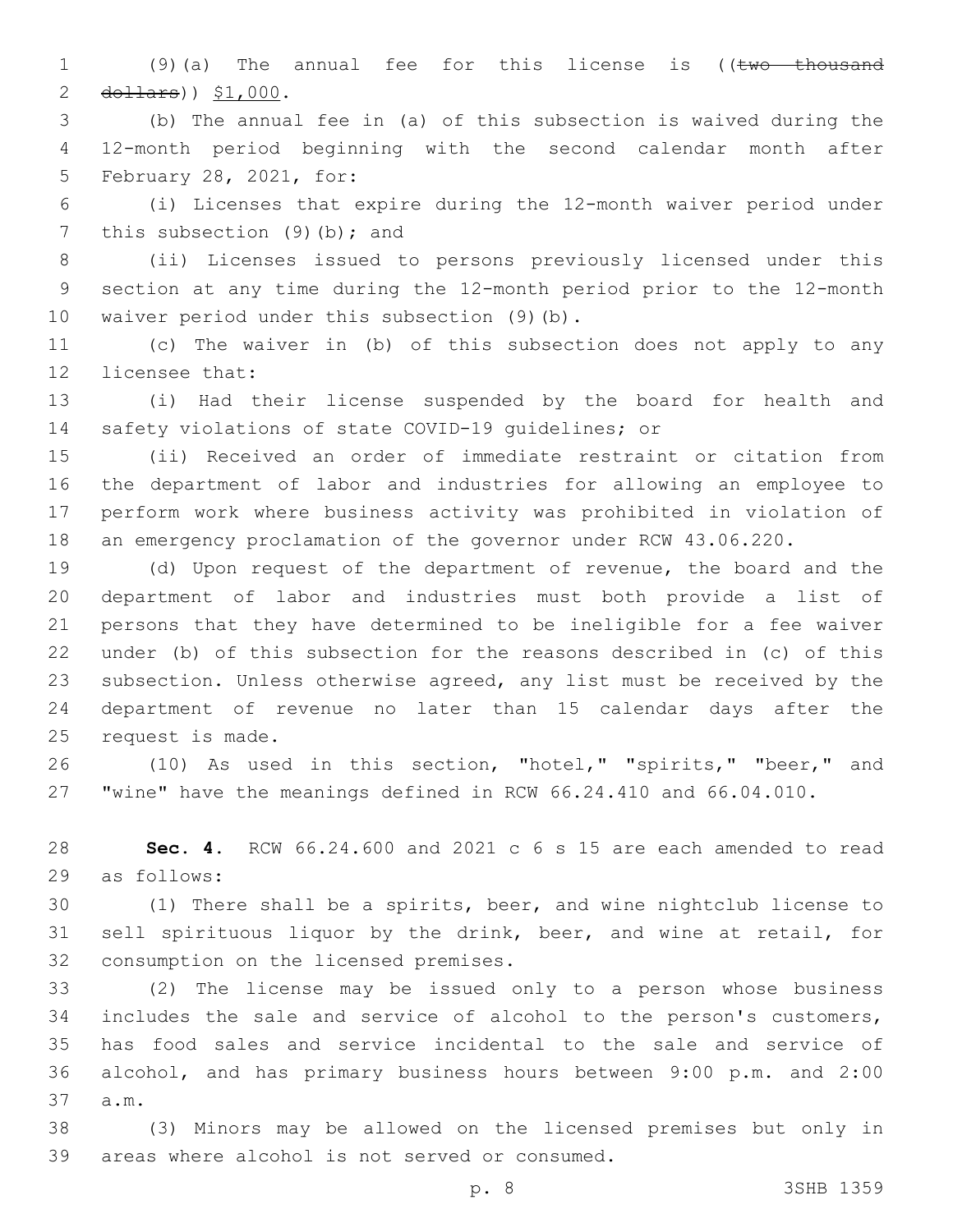1 (4)(a) The annual fee for this license is ((two thousand 2 dollars)) \$1,000. The fee for the license shall be reviewed from time to time and set at such a level sufficient to defray the cost of licensing and enforcing this licensing program. The fee shall be fixed by rule adopted by the board in accordance with the provisions of the administrative procedure act, chapter 34.05 RCW.

 (b) The annual fee in (a) of this subsection is waived during the 12-month period beginning with the second calendar month after 9 February 28, 2021, for:

 (i) Licenses that expire during the 12-month waiver period under 11 this subsection  $(4)(b)$ ; and

 (ii) Licenses issued to persons previously licensed under this section at any time during the 12-month period prior to the 12-month 14 waiver period under this subsection (4)(b).

 (c) The waiver in (b) of this subsection does not apply to any 16 licensee that:

 (i) Had their license suspended by the board for health and safety violations of state COVID-19 guidelines; or

 (ii) Received an order of immediate restraint or citation from the department of labor and industries for allowing an employee to perform work where business activity was prohibited in violation of an emergency proclamation of the governor under RCW 43.06.220.

 (d) Upon request of the department of revenue, the board and the department of labor and industries must both provide a list of persons that they have determined to be ineligible for a fee waiver under (b) of this subsection for the reasons described in (c) of this subsection. Unless otherwise agreed, any list must be received by the department of revenue no later than 15 calendar days after the 29 request is made.

 (5) Local governments may petition the board to request that further restrictions be imposed on a spirits, beer, and wine nightclub license in the interest of public safety. Examples of further restrictions a local government may request are: No minors allowed on the entire premises, submitting a security plan, or signing a good neighbor agreement with the local government.

 (6) The total number of spirits, beer, and wine nightclub licenses are subject to the requirements of RCW 66.24.420(4). However, the board shall refuse a spirits, beer, and wine nightclub license to any applicant if the board determines that the spirits,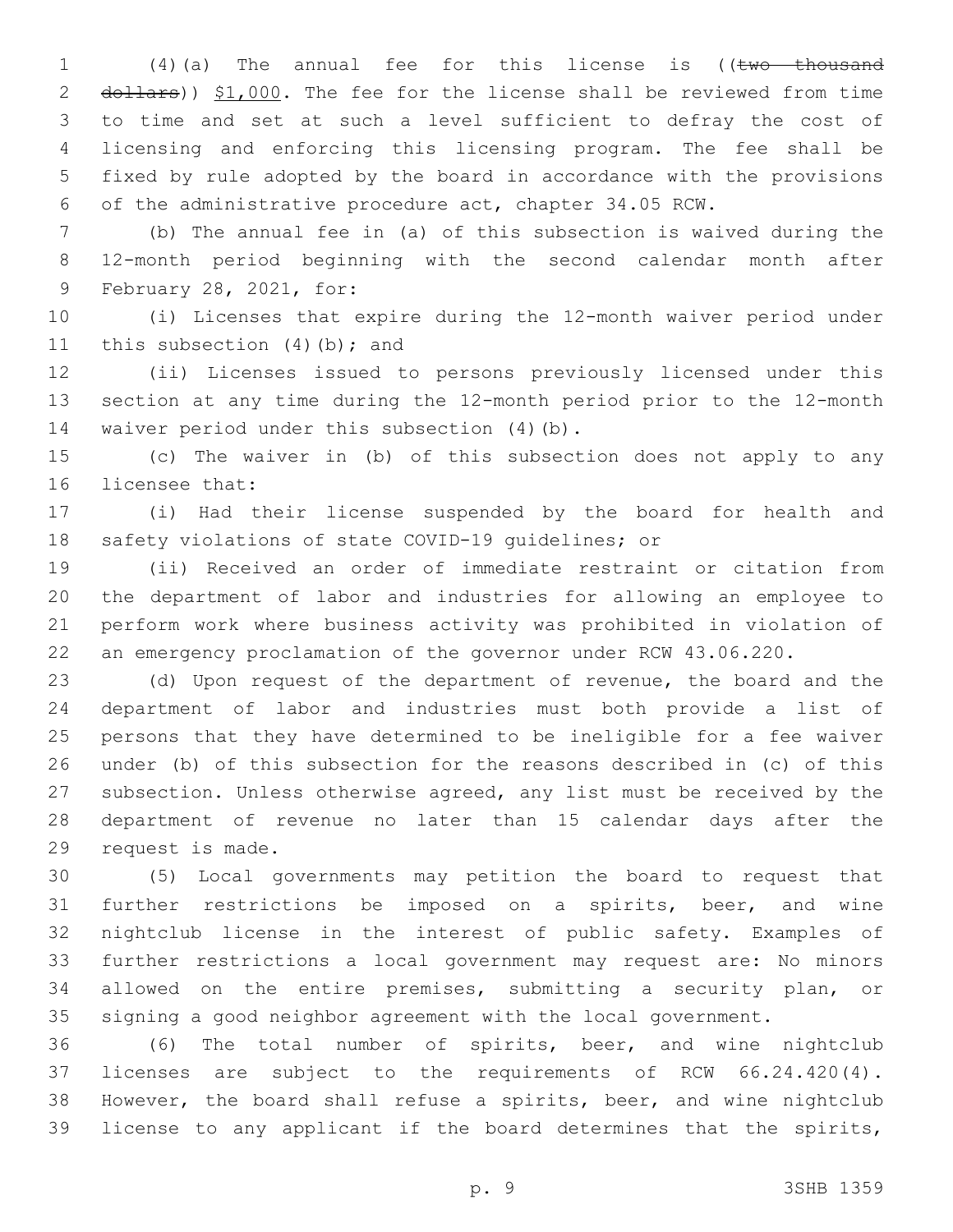beer, and wine nightclub licenses already granted for the particular

locality are adequate for the reasonable needs of the community.

(7) The board may adopt rules to implement this section.

 **Sec. 5.** RCW 66.24.655 and 2021 c 6 s 17 are each amended to read 5 as follows:

 (1)(a) There is a theater license to sell spirits, beer, including strong beer, or wine, or all, at retail, for consumption on theater premises. A spirits, beer, and wine theater license may be issued only to theaters that have no more than one hundred twenty seats per screen and that are maintained in a substantial manner as a place for preparing, cooking, and serving complete meals and providing tabletop accommodations for in-theater dining. Requirements for complete meals are the same as those adopted by the board in rules pursuant to chapter 34.05 RCW for a spirits, beer, and wine restaurant license authorized by RCW 66.24.400. The annual fee for a 16 spirits, beer, and wine theater license is ((two thousand dollars)) 17 \$1,000.

 (b) The annual fee in (a) of this subsection is waived during the 12-month period beginning with the second calendar month after 20 February 28, 2021, for:

 (i) Licenses that expire during the 12-month waiver period under 22 this subsection  $(1)$  (b); and

 (ii) Licenses issued to persons previously licensed under this section at any time during the 12-month period prior to the 12-month 25 waiver period under this subsection (1)(b).

 (c) The waiver in (b) of this subsection does not apply to any 27 licensee that:

 (i) Had their license suspended by the board for health and safety violations of state COVID-19 guidelines; or

 (ii) Received an order of immediate restraint or citation from the department of labor and industries for allowing an employee to perform work where business activity was prohibited in violation of an emergency proclamation of the governor under RCW 43.06.220.

 (d) Upon request of the department of revenue, the board and the department of labor and industries must both provide a list of persons that they have determined to be ineligible for a fee waiver under (b) of this subsection for the reasons described in (c) of this subsection. Unless otherwise agreed, any list must be received by the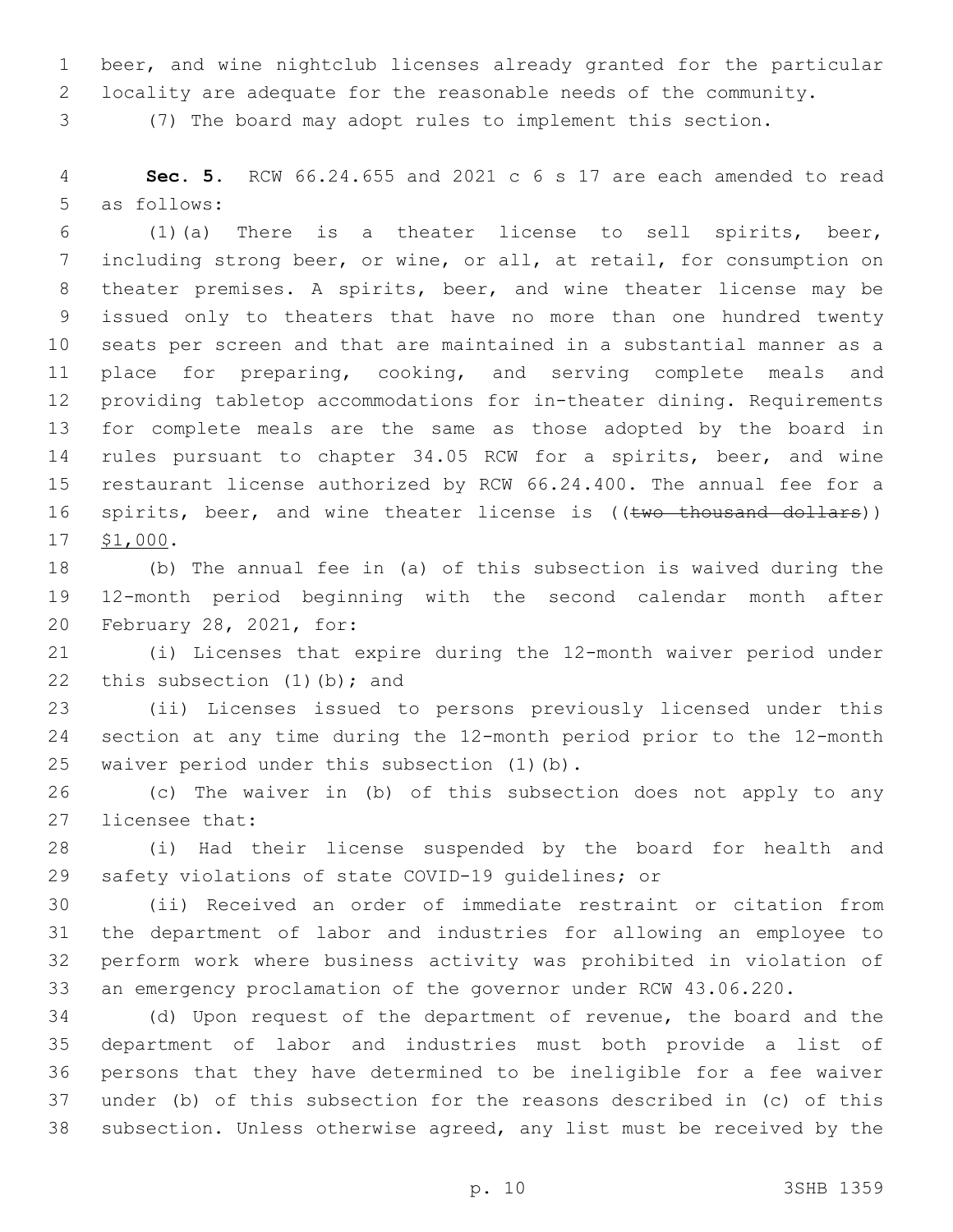department of revenue no later than 15 calendar days after the 2 request is made.

 (2) If the theater premises is to be frequented by minors, an alcohol control plan must be submitted to the board at the time of application. The alcohol control plan must be approved by the board and be prominently posted on the premises, prior to minors being 7 allowed.

(3) For the purposes of this section:8

 (a) "Alcohol control plan" means a written, dated, and signed plan submitted to the board by an applicant or licensee for the 11 entire theater premises, or rooms or areas therein, that shows where and when alcohol is permitted, where and when minors are permitted, and the control measures used to ensure that minors are not able to obtain alcohol or be exposed to environments where drinking alcohol 15 predominates.

 (b) "Theater" means a place of business where motion pictures or other primarily nonparticipatory entertainment are shown.

 (4) The board must adopt rules regarding alcohol control plans and necessary control measures to ensure that minors are not able to obtain alcohol or be exposed to areas where drinking alcohol predominates. All alcohol control plans must include a requirement that any person involved in the serving of spirits, beer, and/or wine must have completed a mandatory alcohol server training program.

 (5)(a) A licensee that is an entity that is exempt from taxation under Title 26 U.S.C. Sec. 501(c)(3) of the federal internal revenue code of 1986, as amended as of January 1, 2013, may enter into arrangements with a spirits, beer, or wine manufacturer, importer, or distributor for brand advertising at the theater or promotion of events held at the theater. The financial arrangements providing for the brand advertising or promotion of events may not be used as an inducement to purchase the products of the manufacturer, importer, or distributor entering into the arrangement and such arrangements may not result in the exclusion of brands or products of other companies.

 (b) The arrangements allowed under this subsection (5) are an exception to arrangements prohibited under RCW 66.28.305. The board must monitor the impacts of these arrangements. The board may conduct audits of a licensee and the affiliated business to determine compliance with this subsection (5). Audits may include, but are not limited to: Product selection at the facility; purchase patterns of 40 the licensee; contracts with the spirits, beer, or wine manufacturer,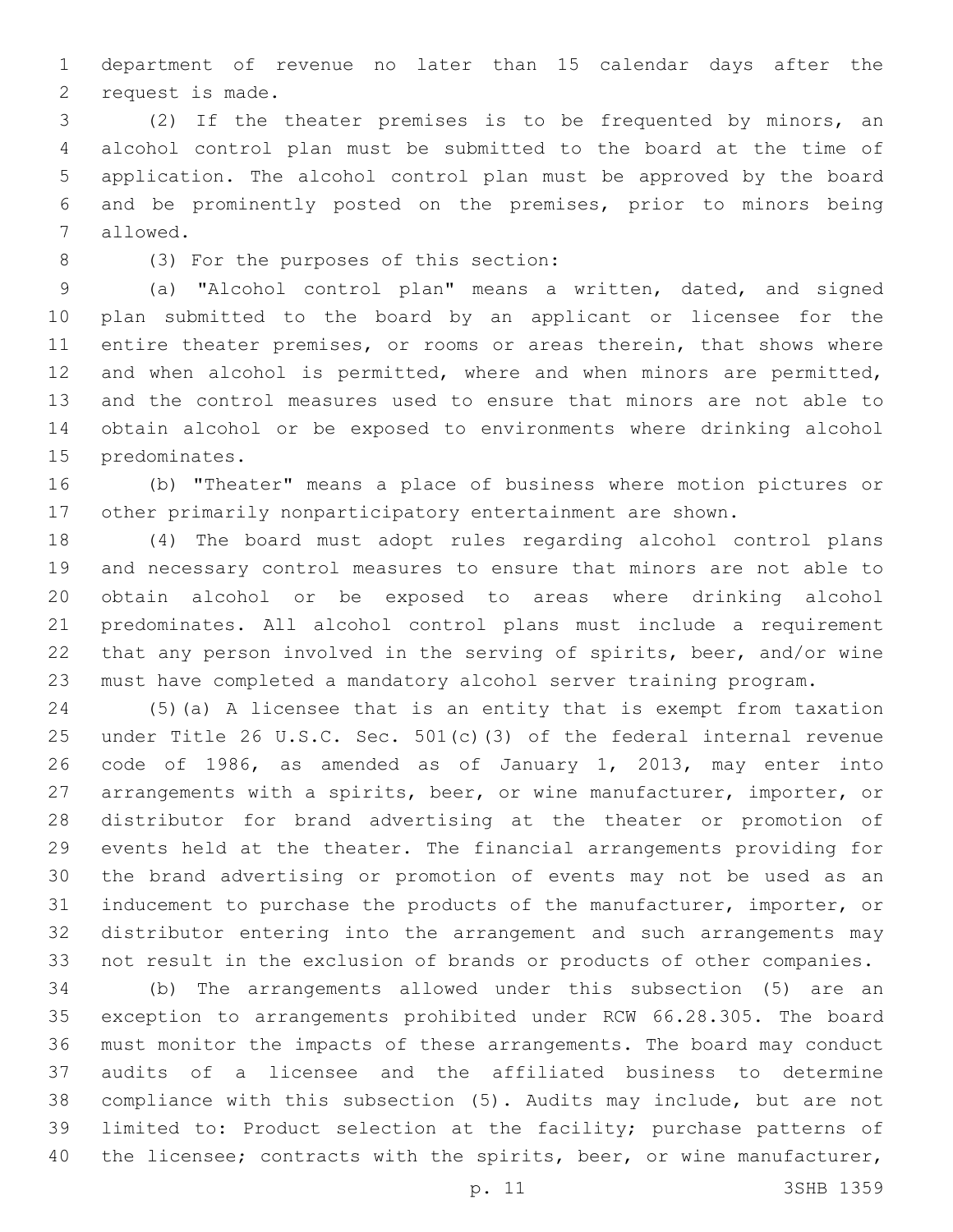importer, or distributor; and the amount allocated or used for spirits, beer, or wine advertising by the licensee, affiliated business, manufacturer, importer, or distributor under the arrangements.4

 (6) The maximum penalties prescribed by the board in WAC 314-29-020 relating to fines and suspensions are double for violations involving minors or the failure to follow the alcohol control plan with respect to theaters licensed under this section.

 **Sec. 6.** RCW 66.24.690 and 2021 c 6 s 19 are each amended to read 10 as follows:

 (1) There shall be a caterer's license to sell spirits, beer, and wine, by the individual serving, at retail, for consumption on the premises at an event location that is either owned, leased, or operated either by the caterer or the sponsor of the event for which catering services are being provided. If the event is open to the public, it must be sponsored by a society or organization as defined in RCW 66.24.375. If attendance at the event is limited to members or invited guests of the sponsoring individual, society, or organization, the requirement that the sponsor must be a society or organization as defined in RCW 66.24.375 is waived. The licensee must 21 serve food as required by rules of the board.

 (2)(a) The annual fee is two hundred dollars for the beer license, two hundred dollars for the wine license, or four hundred dollars for a combination beer and wine license. The annual fee for a 25 combined beer, wine, and spirits license is ((one thousand dollars)) 26 \$500.

 (b) The annual fees in (a) of this subsection are waived during the 12-month period beginning with the second calendar month after 29 February 28, 2021, for:

 (i) Licenses that expire during the 12-month waiver period under 31 this subsection  $(2)$  (b); and

 (ii) Licenses issued to persons previously licensed under this section at any time during the 12-month period prior to the 12-month 34 waiver period under this subsection (2)(b).

 (c) The waivers in (b) of this subsection do not apply to any 36 licensee that:

 (i) Had their license suspended by the board for health and safety violations of state COVID-19 guidelines; or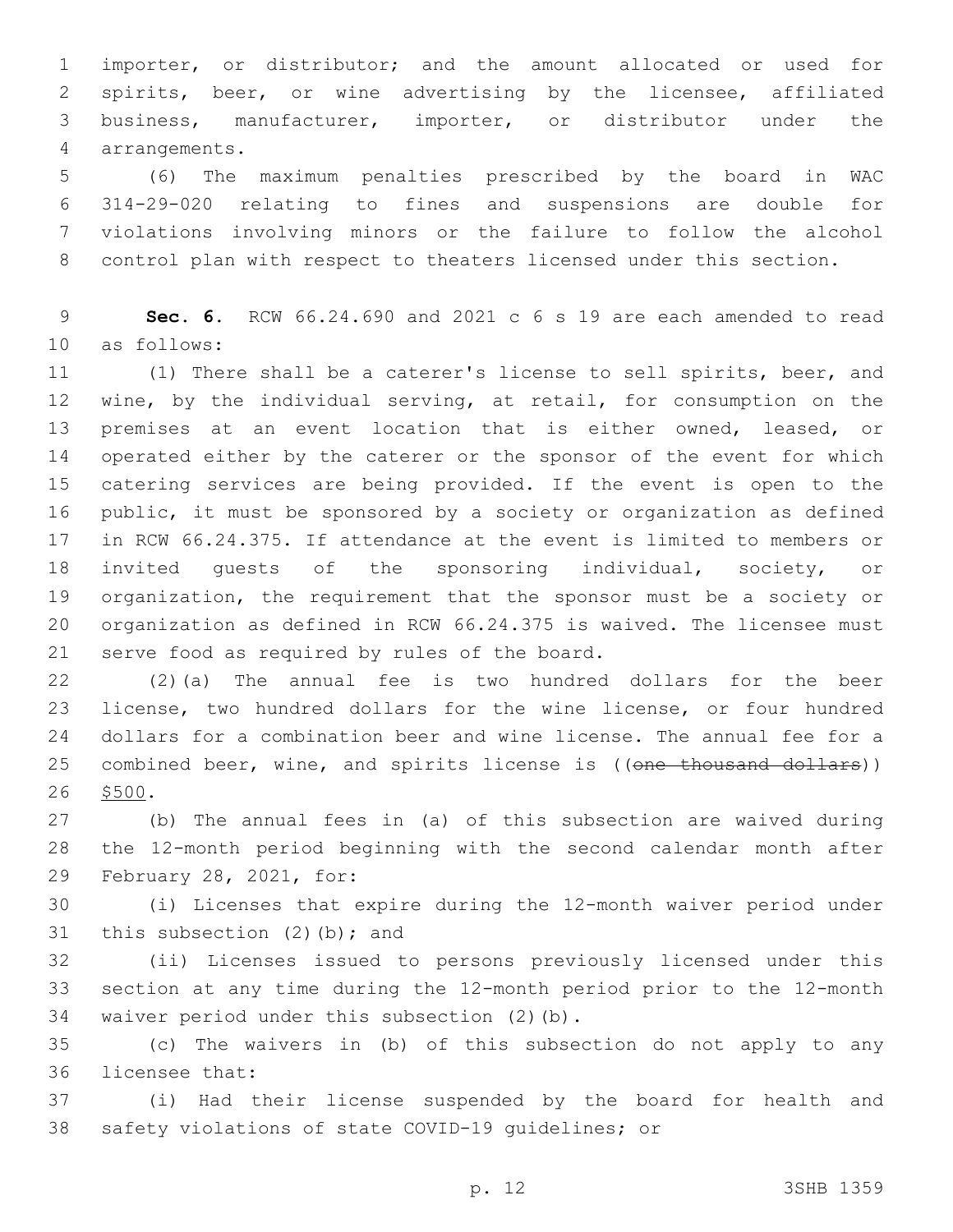(ii) Received an order of immediate restraint or citation from the department of labor and industries for allowing an employee to perform work where business activity was prohibited in violation of an emergency proclamation of the governor under RCW 43.06.220.

 (d) Upon request of the department of revenue, the board and the department of labor and industries must both provide a list of persons that they have determined to be ineligible for a fee waiver under (b) of this subsection for the reasons described in (c) of this subsection. Unless otherwise agreed, any list must be received by the department of revenue no later than 15 calendar days after the 11 request is made.

 (3) The holder of this license shall notify the board or its designee of the date, time, place, and location of any catered event 14 at which liquor will be served, sold, or consumed. The board shall create rules detailing notification requirements. Upon request, the licensee shall provide to the board all necessary or requested information concerning the individual, society, or organization that will be holding the catered function at which the caterer's liquor 19 license will be utilized.

 (4) The holder of this license may, under conditions established 21 by the board, store liquor on other premises operated by the licensee so long as the other premises are owned or controlled by a leasehold 23 interest by that licensee.

 (5) The holder of this license is prohibited from catering events at locations that are already licensed to sell liquor under this 26 chapter.

 (6) The holder of this license is responsible for all sales, service, and consumption of alcohol at the location of the catered 29 event.

 **Sec. 7.** RCW 66.24.140 and 2021 c 6 s 1 are each amended to read 31 as follows:

 (1) There is a license to distillers, including blending, 33 rectifying, and bottling; fee ((two thousand dollars)) \$1,000 per 34 annum, unless provided otherwise as follows:

 (a) For distillers producing one hundred fifty thousand gallons or less of spirits with at least half of the raw materials used in the production grown in Washington, the license fee must be reduced 38 to one hundred dollars per annum;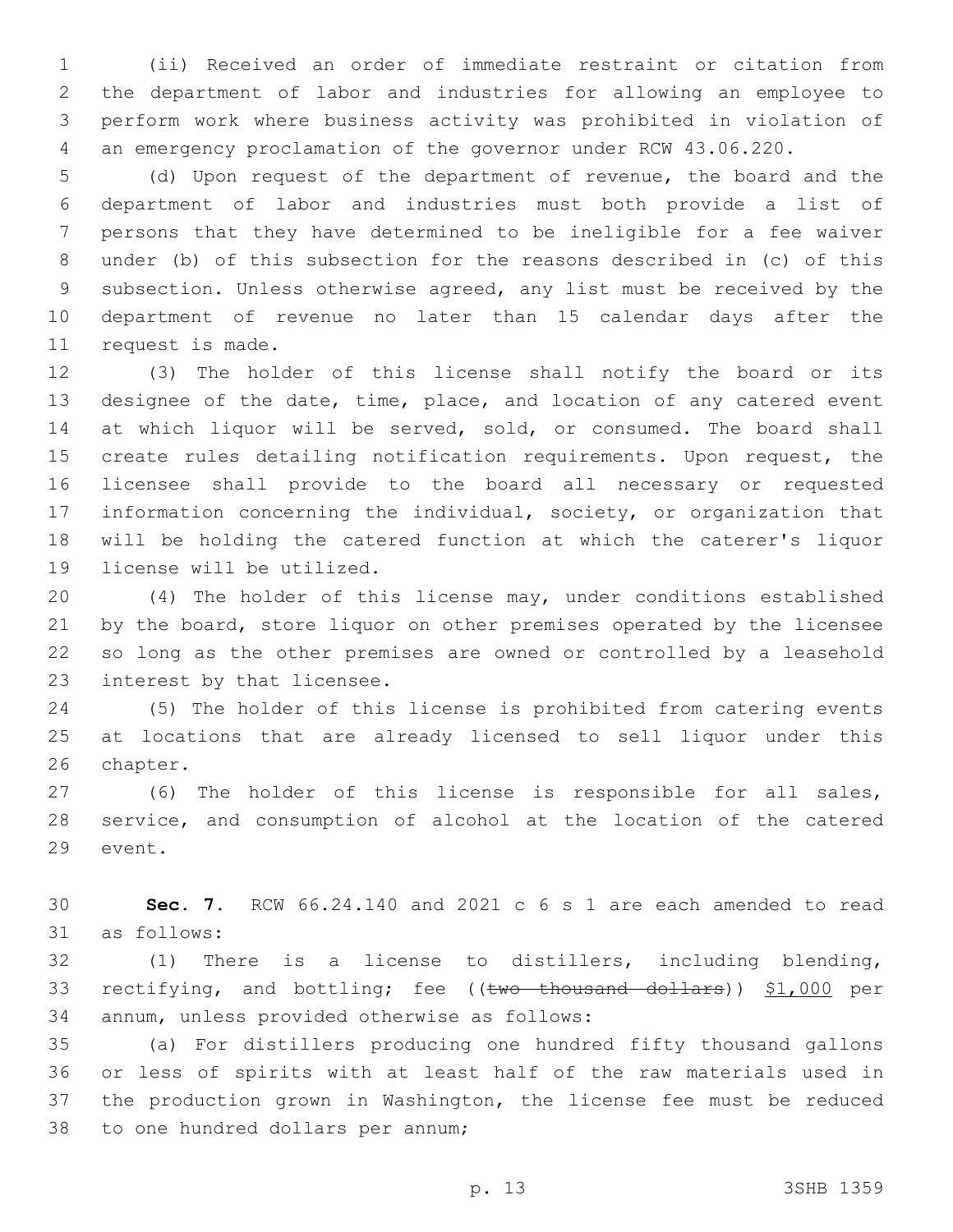(b) The board must license stills used and to be used solely and only by a commercial chemist for laboratory purposes, and not for the manufacture of liquor for sale, at a fee of twenty dollars per annum;

 (c) The board must license stills used and to be used solely and only for laboratory purposes in any school, college, or educational 6 institution in the state, without fee;

 (d) The board must license stills that have been duly licensed as fruit and/or wine distilleries by the federal government, used and to be used solely as fruit and/or wine distilleries in the production of fruit brandy and wine spirits, at a fee of two hundred dollars per 11 annum;

 (e) The annual fees in this subsection (1) are waived during the 12-month period beginning with the second calendar month after 14 February 28, 2021, for:

 (i) Licenses that expire during the 12-month waiver period under 16 this subsection  $(1)(e)$ ; and

 (ii) Licenses issued to persons previously licensed under this section at any time during the 12-month period prior to the 12-month 19 waiver period under this subsection (1)(e);

 (f) The waivers in (e) of this subsection do not apply to any 21 licensee that:

 (i) Had their license suspended by the board for health and safety violations of state COVID-19 guidelines; or

 (ii) Received an order of immediate restraint or citation from the department of labor and industries for allowing an employee to perform work where business activity was prohibited in violation of an emergency proclamation of the governor under RCW 43.06.220; and

 (g) Upon request of the department of revenue, the board and the department of labor and industries must both provide a list of persons that they have determined to be ineligible for a fee waiver under (e) of this subsection for the reasons described in (f) of this subsection. Unless otherwise agreed, any list must be received by the department of revenue no later than 15 calendar days after the 34 request is made.

(2) Any distillery licensed under this section may:

 (a) Sell, for off-premises consumption, spirits of the distillery's own production, spirits produced by another distillery or craft distillery licensed in this state, or vermouth or sparkling wine products produced by a licensee in this state. A distillery selling spirits or other alcohol authorized under this subsection

p. 14 3SHB 1359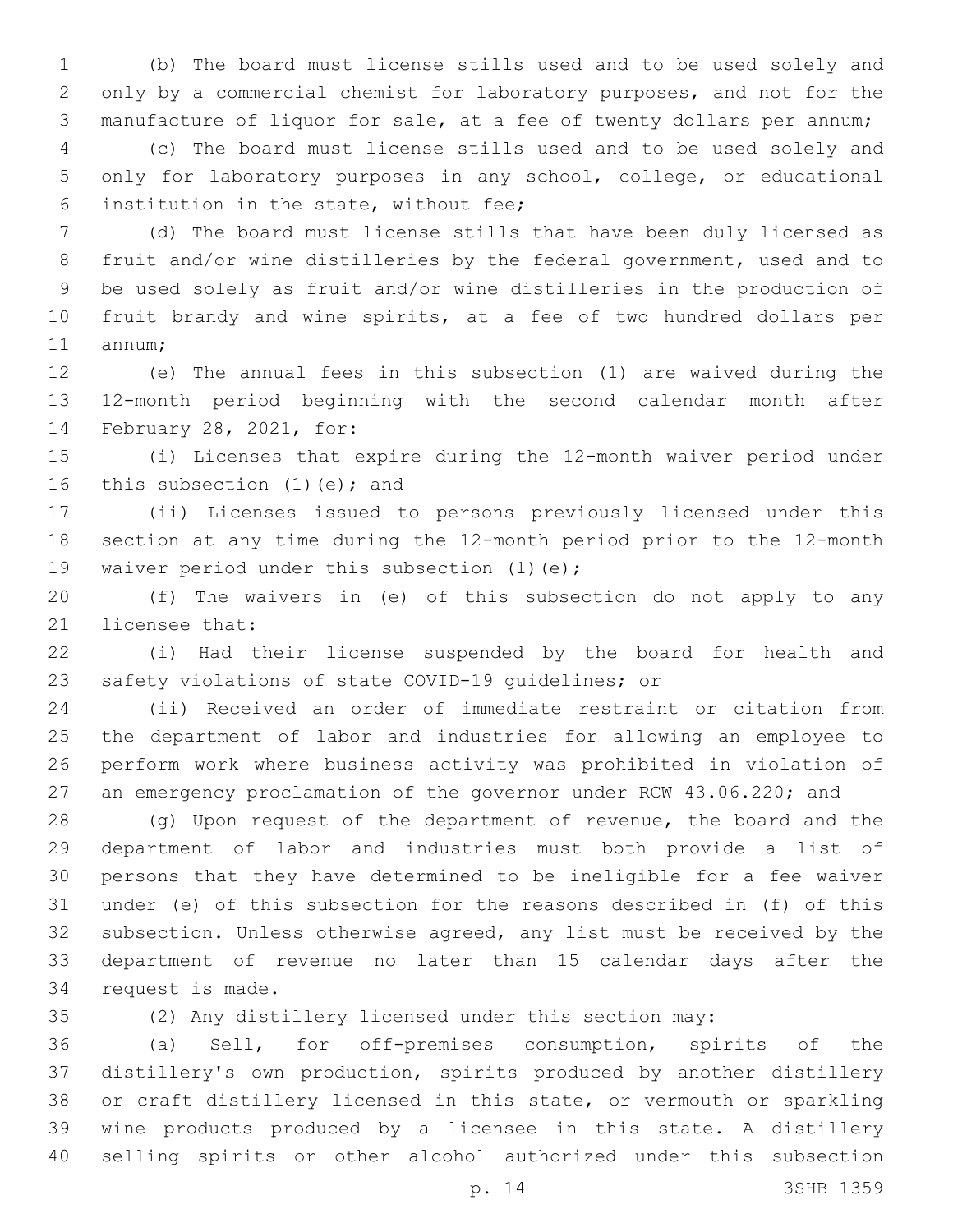must comply with the applicable laws and rules relating to retailers 2 for those products;

 (b) Contract distilled spirits for, and sell contract distilled spirits to, holders of distillers' or manufacturers' licenses, including licenses issued under RCW 66.24.520, or for export; and

 (c) Serve samples of spirits for free or for a charge, and sell servings of spirits, vermouth, and sparkling wine to customers for 8 on-premises consumption, at the premises of the distillery indoors, outdoors, or in any combination thereof, and at the distillery's off-10 site tasting rooms in accordance with this chapter, subject to the 11 following conditions:

 (i) A distillery may provide to customers, for free or for a charge, for on-premises consumption, spirits samples that are one- half ounce or less per sample of spirits, and that may be adulterated with water, ice, other alcohol entitled to be served or sold on the licensed premises under this section, or nonalcoholic mixers;

 (ii) A distillery may sell, for on-premises consumption, servings of spirits of the distillery's own production or spirits produced by another distillery or craft distillery licensed in this state, which must be adulterated with water, ice, other alcohol entitled to be sold or served on the licensed premises, or nonalcoholic mixers if the revenue derived from the sale of spirits for on-premises consumption under this subsection (2)(c)(ii) does not comprise more than thirty percent of the overall gross revenue earned in the tasting room during the calendar year. Any distiller who sells adulterated products under this subsection, must file an annual report with the board that summarizes the distiller's revenue 28 sources; and

 (iii) A distillery may sell, for on-premises consumption, servings of vermouth or sparkling wine products produced by a 31 licensee in this state.

 (3)(a) If a distillery provides or sells spirits or other alcohol products authorized to be sold or provided to customers for on- premises or off-premises consumption that are produced by another distillery, craft distillery, or licensee in this state, then at any one time no more than twenty-five percent of the alcohol stock- keeping units offered or sold by the distillery at its distillery premises and at any off-site tasting rooms licensed under RCW 66.24.146 may be vermouth, sparkling wine, or spirits made by another distillery, craft distillery, or licensee in this state. If a

p. 15 3SHB 1359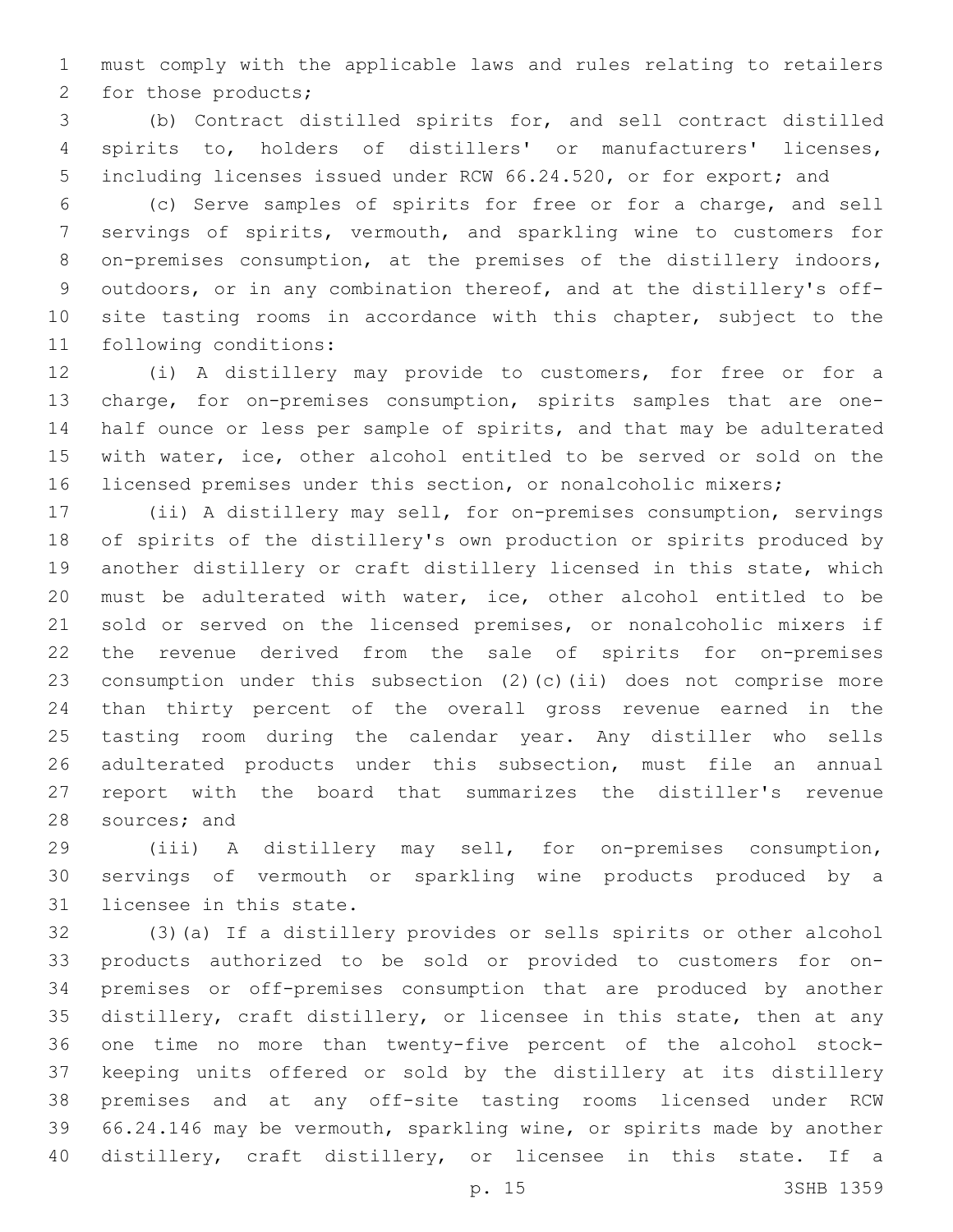distillery sells fewer than twenty alcohol stock-keeping units of products of its own production, it may sell up to five alcohol stock- keeping units of vermouth, sparkling wine, or spirits produced by another distillery, craft distillery, or licensee in this state.

 (b) A person is limited to receiving or purchasing, for on- premises consumption, no more than two ounces total of spirits that are unadulterated. Any additional spirits purchased for on-premises consumption must be adulterated as authorized in this section.

 (c)(i) No person under twenty-one years of age may be on the premises of a distillery tasting room, including an off-site tasting 11 room licensed under RCW 66.24.146, unless they are accompanied by 12 their parent or legal guardian.

 (ii) Every distillery tasting room, including the off-site tasting rooms licensed under RCW 66.24.146, where alcohol is sampled, 15 sold, or served, must include a designated area where persons under twenty-one years of age are allowed to enter. Such location may be in a separate room or a designated area within the tasting room separated from the remainder of the tasting room space as authorized 19 by the board.

 (iii) Except for (c)(iv) of this subsection, or an event where a private party has secured a private banquet permit, no person under twenty-one years of age may be on the distillery premises, or the off-site tasting rooms licensed under RCW 66.24.146, past 9:00 p.m.

 (iv) Notwithstanding the limitations of (c)(iii) of this subsection, persons under twenty-one years of age who are children of owners, operators, or managers of a distillery or an off-site tasting room licensed under RCW 66.24.146, may be in any area of a distillery, tasting room, or an off-site tasting room licensed under RCW 66.24.146, provided they must be under the direct supervision of their parent or legal guardian while on the premises.

 (d) Any person serving or selling spirits or other alcohol authorized to be served or sold by a distillery must obtain a class 33 12 alcohol server permit.

(e) A distillery may sell nonalcoholic products at retail.

 **Sec. 8.** RCW 66.24.146 and 2021 c 6 s 2 are each amended to read as follows:36

 (1) There is a tasting room license available to distillery and craft distillery licensees. A tasting room license authorizes the operation of an off-site tasting room, in addition to a tasting room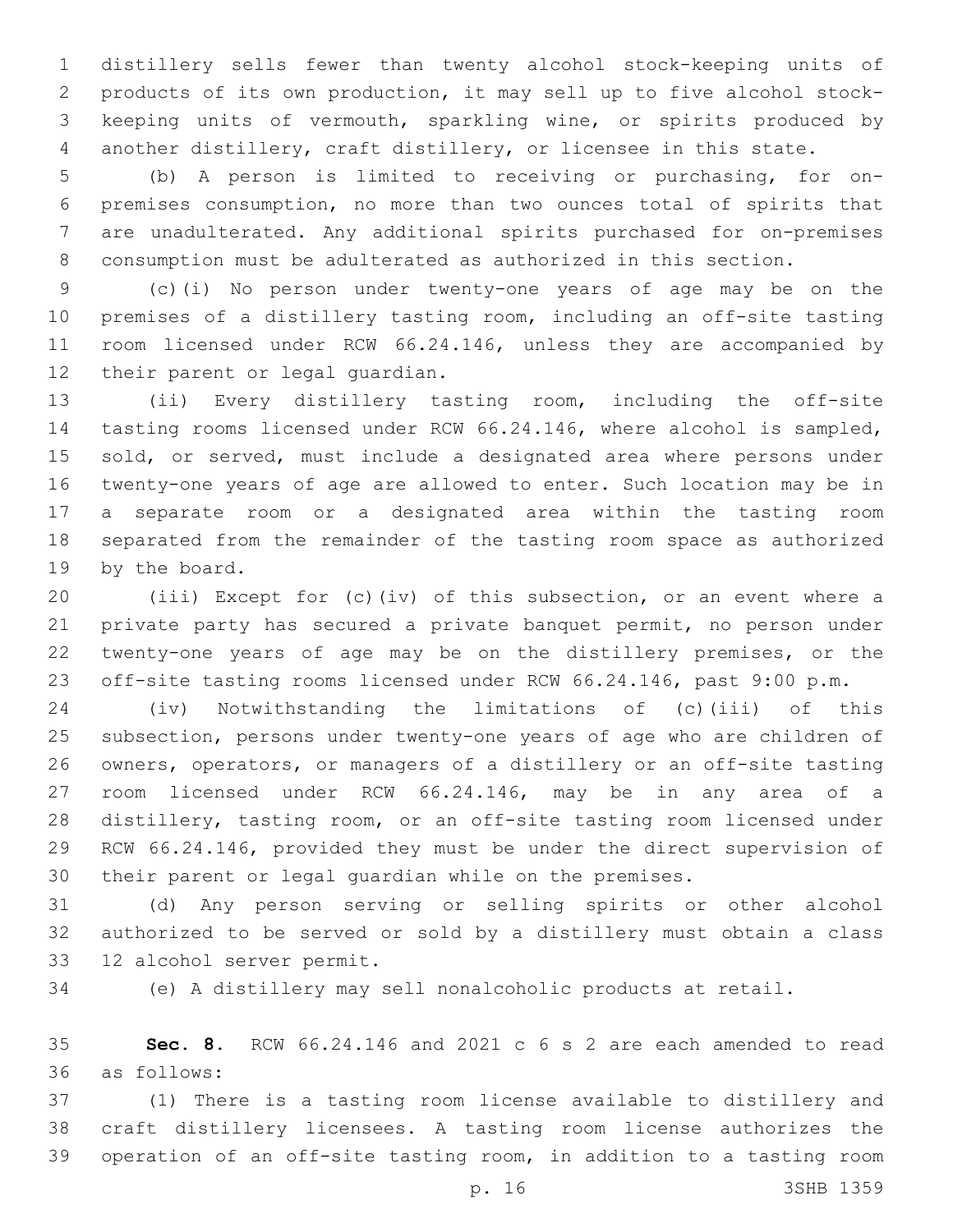attached to the distillery's or craft distillery's production facility, at which the licensee may sample, serve, and sell spirits and alcohol products authorized to be sampled, served, and sold under RCW 66.24.140 and 66.24.145, for on-premises and off-premises consumption, subject to the same limitations as provided in RCW 66.24.140 and 66.24.145.6

 (2)(a) A distillery or craft distillery licensed production facility is eligible for no more than two off-site tasting room licenses located in this state, which may be indoors, or outdoors or a combination thereof, and which shall be administratively tied to a licensed production facility. A separate license is required for the operation of each off-site tasting room. The fee for each off-site 13 tasting room license is ((two thousand dollars)) \$1,000 per annum. No additional license is required for a distillery or craft distillery to sample, serve, and sell spirits and alcohol to customers in a tasting room on the distillery or craft distillery premises as authorized under this section, RCW 66.24.1472, 66.24.140, 66.24.145, 66.28.040, 66.24.630, and 66.28.310. Off-site tasting rooms may have a section identified and segregated as federally bonded spaces for the storage of bulk or packaged spirits. Product of the licensee's production may be bottled or packaged in the space.

 (b) The annual fee in (a) of this subsection is waived during the 12-month period beginning with the second calendar month after 24 February 28, 2021, for:

 (i) Licenses that expire during the 12-month waiver period under 26 this subsection  $(2)$  (b); and

 (ii) Licenses issued to persons previously licensed under this section at any time during the 12-month period prior to the 12-month 29 waiver period under this subsection (2)(b).

 (c) The waiver in (b) of this subsection does not apply to any 31 licensee that:

 (i) Had their license suspended by the board for health and safety violations of state COVID-19 guidelines; or

 (ii) Received an order of immediate restraint or citation from the department of labor and industries for allowing an employee to perform work where business activity was prohibited in violation of an emergency proclamation of the governor under RCW 43.06.220.

 (d) Upon request of the department of revenue, the board and the department of labor and industries must both provide a list of persons that they have determined to be ineligible for a fee waiver